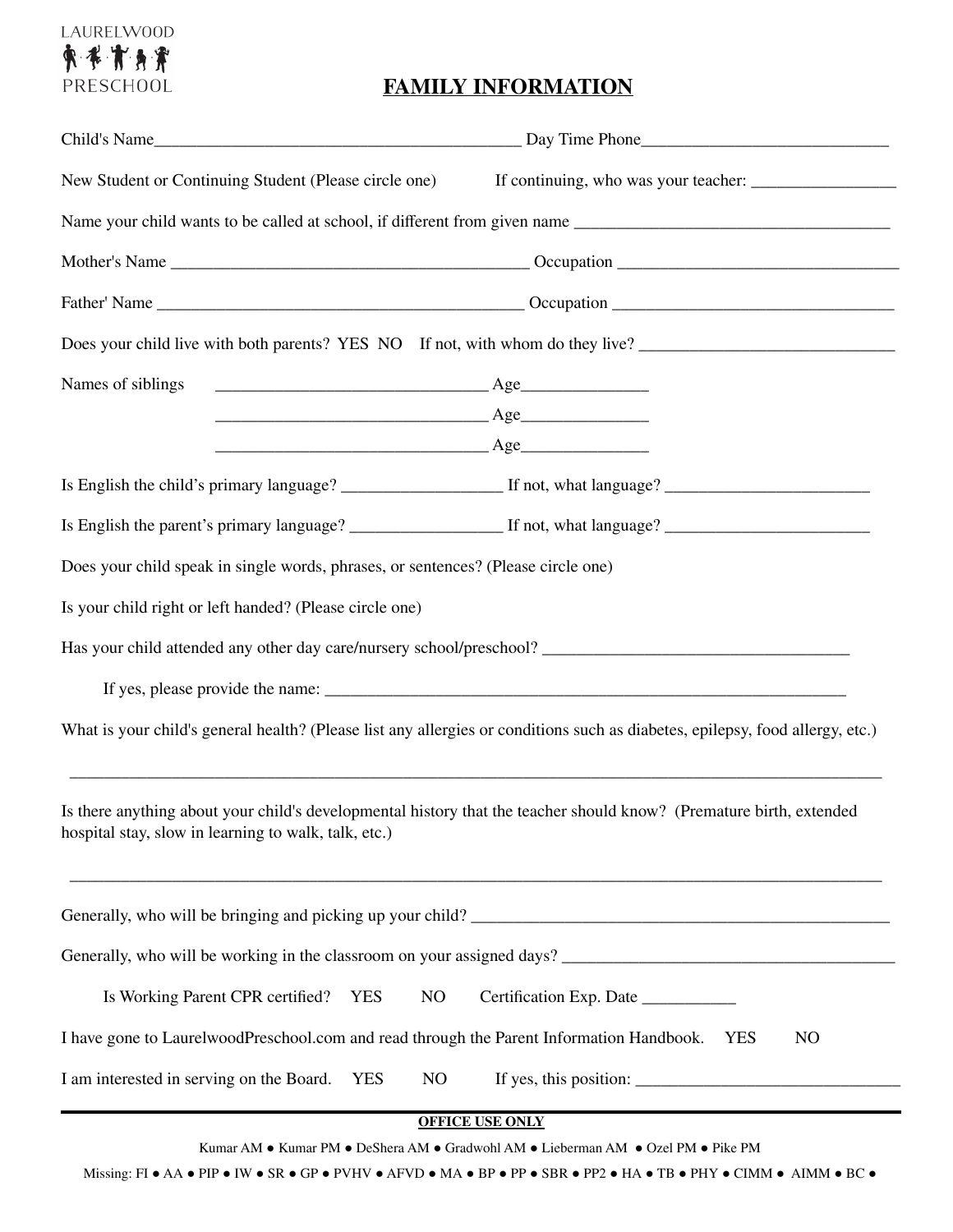O T H E R \_

\_ \_ \_ \_ \_ \_ \_ \_ \_ \_ \_ \_ \_ \_ \_ \_ \_ \_ \_ \_ \_ \_ \_ \_ \_ \_ \_ \_ \_ \_ \_ \_ \_ \_

Forms Completed

\_ \_ \_ Fees Received: Amount \$\_\_\_\_\_\_\_\_\_\_\_\_\_\_ Online \_\_\_\_\_\_\_\_\_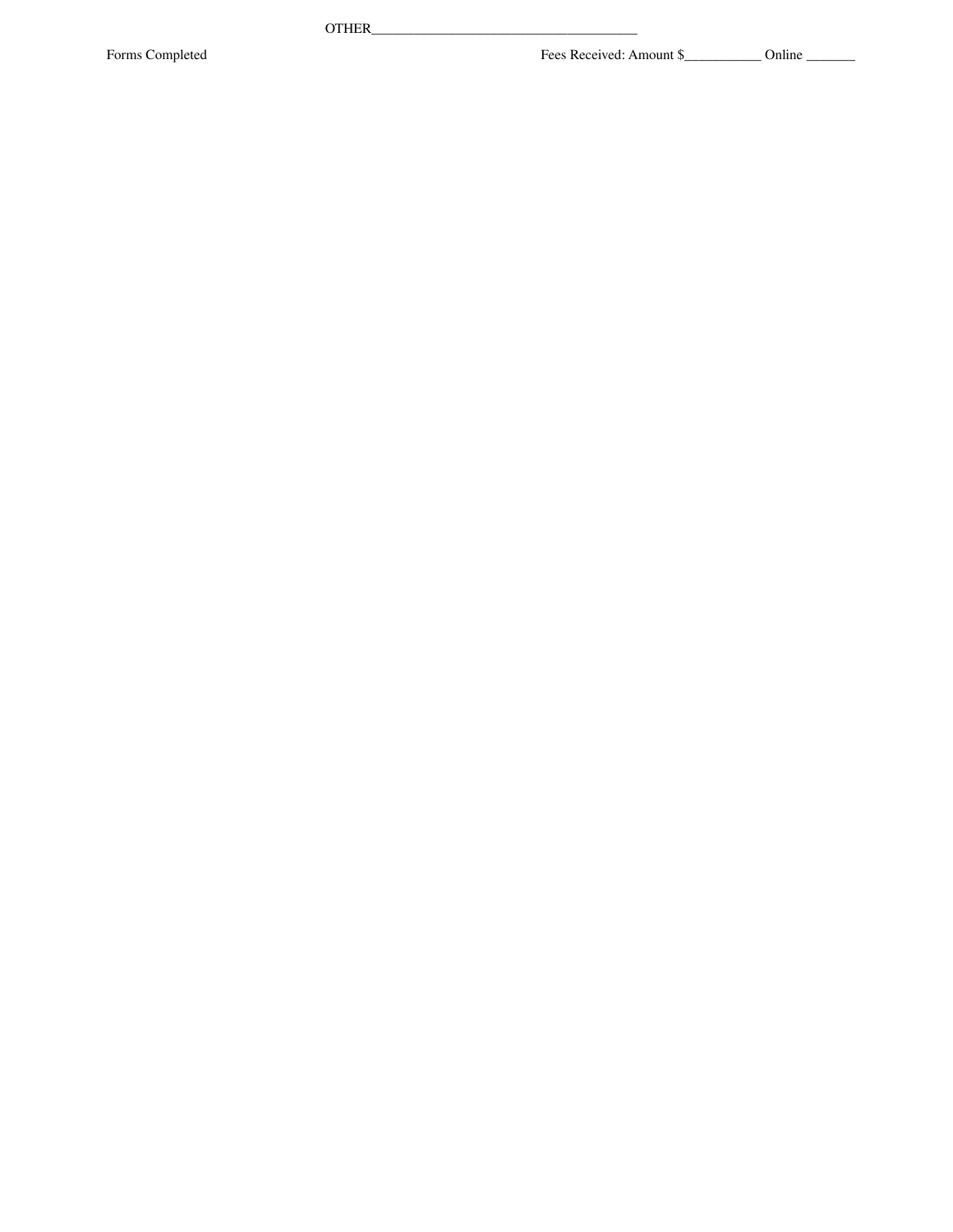# LAURELWOOD 東水市身津 PRESCHOOL

# **ADMISSIONS AGREEMENT**

As a parent participation preschool, the success of our program requires all members of our preschool family to read, understand, and adhere to guidelines provided in the Parent Information Handbook. When all members of our preschool community work together and follow the rules established by the Preschool Board, all aspects of the preschool thrive.

Please read the Parent Information Handbook at www.LaurelwoodPreschool.com and then acknowledge your agreement with the following statements by initialing in the box.

| I understand that it is my responsibility to download all required Admission Forms from<br>www.LaurelwoodPreschool.com, fill them out and turn them in, with my April 2023 tuition & \$40<br>cleaning deposit, by <b>July 1st</b> , 2022.                                                                                                                                                                                                                                                                                                                                                                                      |
|--------------------------------------------------------------------------------------------------------------------------------------------------------------------------------------------------------------------------------------------------------------------------------------------------------------------------------------------------------------------------------------------------------------------------------------------------------------------------------------------------------------------------------------------------------------------------------------------------------------------------------|
| I understand that I am required to attend the Mandatory Parent Orientation before school starts. I<br>understand this meeting is for adults only and that if I bring a child, I will be asked to leave. I<br>understand that if I miss this orientation, for any reason, my child will not be able to start school until I<br>attend a make-up meeting and pay a \$25.00 fee.                                                                                                                                                                                                                                                  |
| I understand that as a member of a parent participation preschool I will be working in the classroom,<br>assisting the teacher. I am responsible for providing a qualified substitute if I am unable to work.                                                                                                                                                                                                                                                                                                                                                                                                                  |
| I understand that (1) the tuition for May 2023 is paid with registration, and (2) the tuition for April 2023<br>is paid with my Admission Forms. I understand that my April 2023 and May 2023 tuition is refundable<br>only if the school is notified of my withdrawal by August 1st, 2022. I understand that these months of<br>tuition are non-transferable and cannot be used for my last months' tuition if I withdraw early.                                                                                                                                                                                              |
| I understand that the September 2022-March 2023 tuition must be paid on or before the first of each<br>month. I understand that if the September 2022-March 2023 tuition is received after the first of the<br>month, I will pay a late fee.                                                                                                                                                                                                                                                                                                                                                                                   |
| I understand that Laurelwood Preschool holds classes September through May and I am committing to<br>attend for the entire school year (we do not run on semesters). I understand that if I withdraw before the<br>end of the year, I am required to notify the Administrative Manager (manager@laurelwoodpreschool.<br>com) four weeks before our last day of school. I am responsible for all tuition AND work days during<br>those four weeks. If I withdraw after March 31st, 2023, I am responsible for ALL remaining<br>assigned workdays for the year, either by working myself or by finding an acceptable substitute. |
| I have read the Parent Information Handbook and understand how the preschool is organized, as well as<br>my responsibilities as a parent at the preschool.                                                                                                                                                                                                                                                                                                                                                                                                                                                                     |
| I understand that my student is expected to participate in appropriate preschool activities, such as, sitting<br>in circle time, following directions, and keeping hands and feet to themselves. If my child is disruptive<br>to the experience and learning of other students, my student may be expelled from school without a<br>refund.                                                                                                                                                                                                                                                                                    |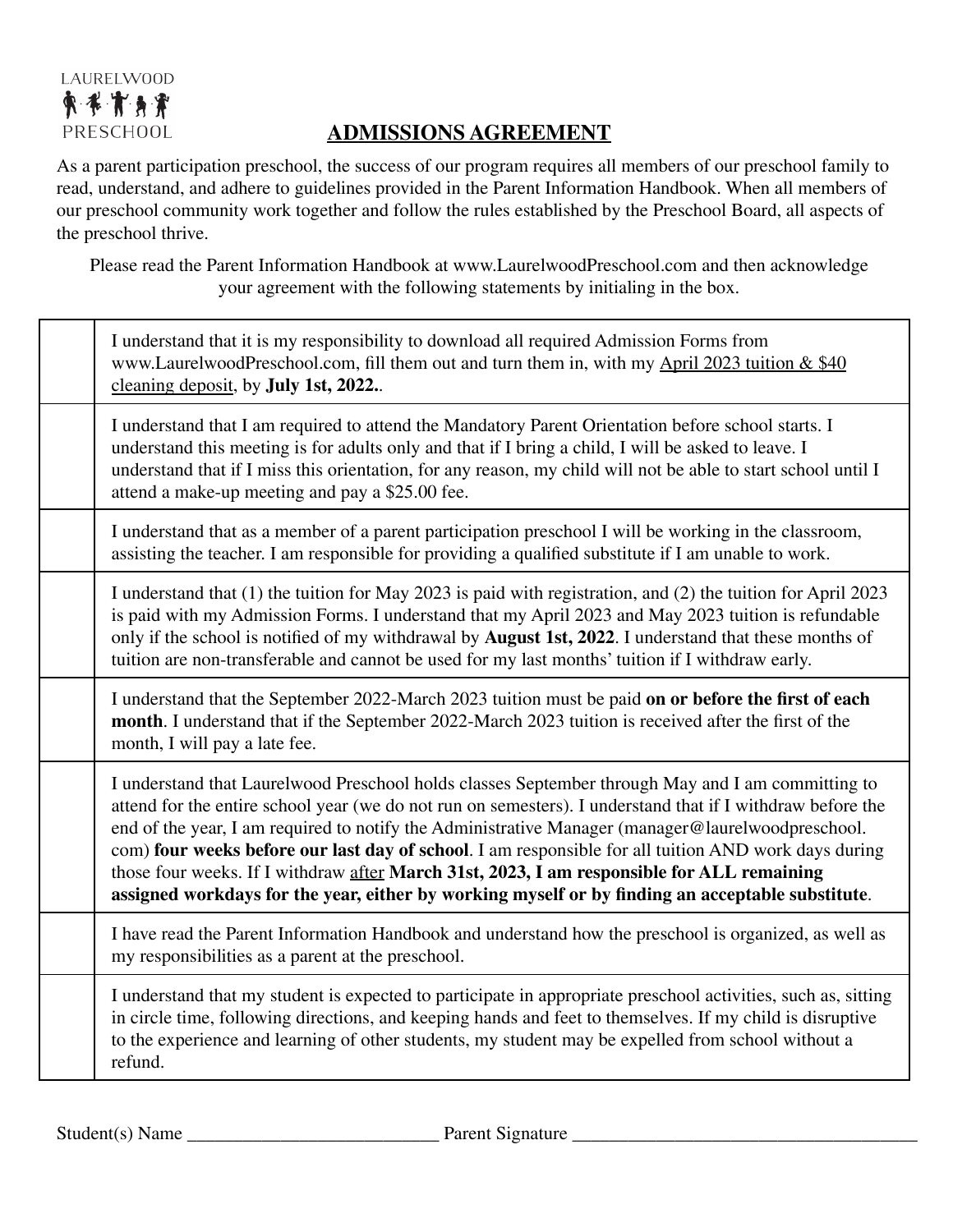

# **PRIVACY AND INFORMATION POLICY**

In a parent-participation preschool we have no centralized office and therefore your information, not including information we consider sensitive, is often transmitted via email or other electronic means between various board members, administrators, and teachers.

In addition to internal use, we require the use of **ProCare Solutions**, our information and payment portal (for billing, calendaring, contact management, information distribution, photo sharing, etc.). Please refer to their Privacy Policy (https://www.procaresoftware.com/privacy-policy/) for additional information, if needed.

Laurelwood Preschool takes reasonable steps to protect the data we collect from unauthorized access, disclosure, alteration, or destruction. We do this by implementing industry-standard security procedures for storing and accessing information. However, you should be aware that we cannot ensure that all of your private communications and/or other personally identifiable information will never be disclosed in ways not otherwise described in this Privacy and Information Policy. By way of example (without limiting the foregoing), we may be forced to disclose information to the government or third parties under certain circumstances; third parties may unlawfully intercept or access transmissions or private communications; or users may abuse or misuse your information that they collect from the third party sites that we utilize at the preschool.

I, the undersigned parent or guardian, have read the above statement and understand this Privacy and Information Policy. I hereby acknowledge and accept the risks to my personal information and that of my student(s), and I expressly release and waive any claims against Laurelwood Preschool, and any officer/employee or members thereof, that might arise out of the loss or unauthorized disclosure of that personal information. This release and waiver includes, but is not limited to, any and all loss, damage, cost or expense related to any information that may be maliciously, unlawfully or otherwise intercepted, accessed, duplicated or destroyed. I also hereby agree to not collect data obtained through the school or the third party sites named above that we utilize to distribute to non-Laurelwood Preschool members.

STUDENT(S) \_\_\_\_\_\_\_\_\_\_\_\_\_\_\_\_\_\_\_\_\_\_\_\_\_\_\_\_\_\_\_\_\_\_\_\_\_\_\_\_\_\_\_\_\_\_\_\_\_\_\_ DATE\_\_\_\_\_\_\_\_\_\_\_\_\_\_\_\_\_\_\_\_\_\_

#### *PARENT/GUARDIAN SIGNATURE*\_\_\_\_\_\_\_\_\_\_\_\_\_\_\_\_\_\_\_\_\_\_\_\_\_\_\_\_\_\_\_\_\_\_\_\_\_\_\_\_\_\_\_\_\_\_\_\_\_\_\_\_\_\_\_\_\_\_\_\_

# **INSURANCE WAIVER**

The undersigned parent or guardian agrees to indemnify and hold Laurelwood Preschool and any officer, employee, or member thereof harmless from and against any and all loss, damage, cost, or expense for any injury which may be suffered by the undersigned's student(s) arising out of or in any way connected with his/her participation in the activities of said Preschool.

The undersigned further agrees that he/she will not hold Laurelwood Elementary School, Santa Clara Unified School District or any of its officers, employees, or associates responsible or liable and waives all rights to claim for damages for injuries received.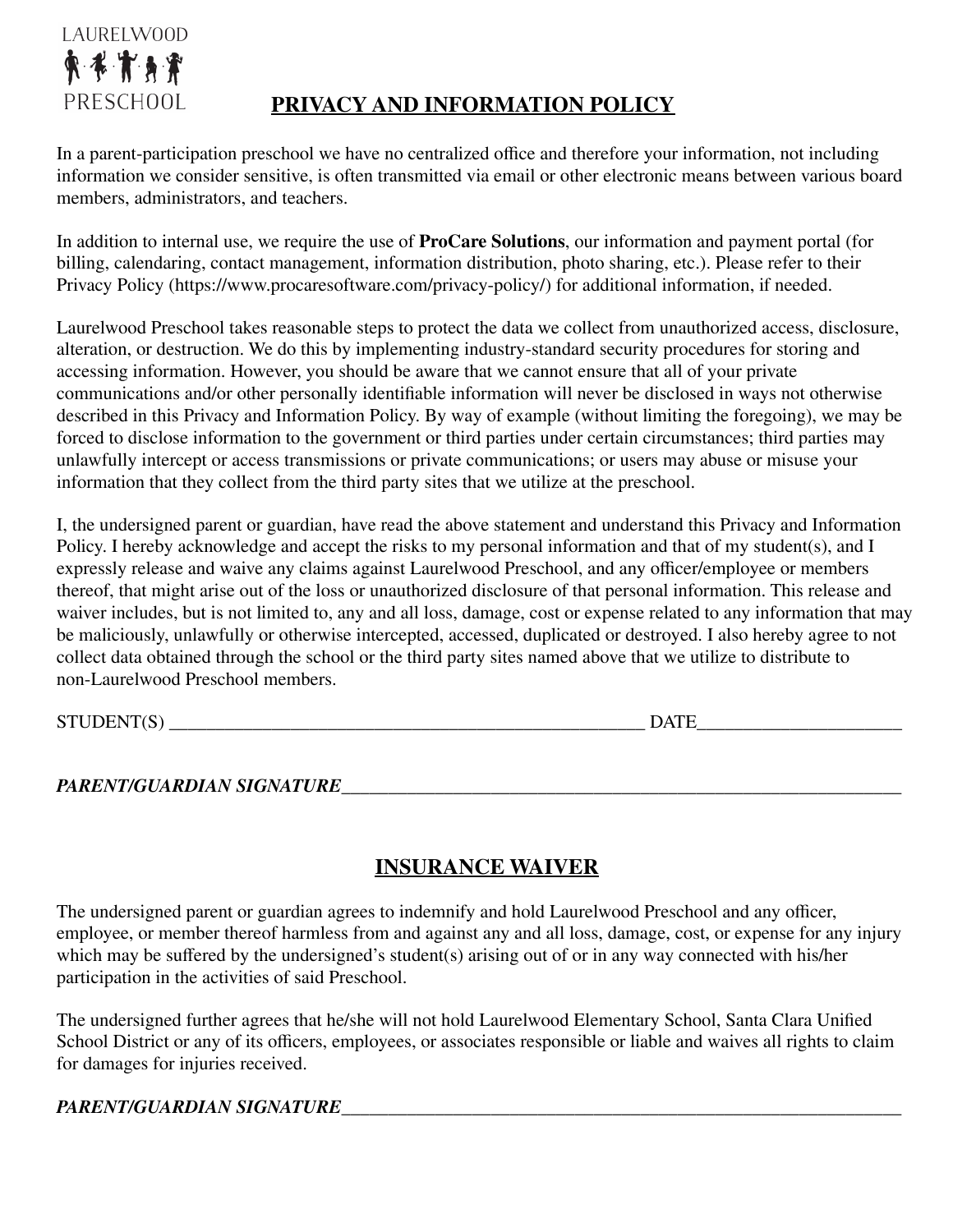

### **STATEMENT OF RESPONSIBILITY**

The Board of Directors and teachers of Laurelwood Preschool are concerned about our students' safety and security. The adult bringing your student(s) to school must walk the student(s) to the preschool entry gate and complete applicable drop off procedures. The applicable pick up procedures must be completed by the adult responsible for picking up the student(s) from school.

I, the undersigned parent or guardian, have read the above statement and accept full responsibility for seeing my student(s) to and leaving from the preschool entry gate. I hereby agree to indemnify and hold Laurelwood Preschool and any officer/employee or members thereof harmless from and against any and all loss, damage, cost, or expense for any injury which may be suffered by the undersigned's student(s) arising out of his/her proceeding to or leaving from the preschool entry gate.

STUDENT(S) DATE

#### *PARENT/GUARDIAN SIGNATURE*\_\_\_\_\_\_\_\_\_\_\_\_\_\_\_\_\_\_\_\_\_\_\_\_\_\_\_\_\_\_\_\_\_\_\_\_\_\_\_\_\_\_\_\_\_\_\_\_\_\_\_\_\_\_\_\_\_\_\_\_

### **GENERAL PERMISSION FORMS**

1. My student(s), \_\_\_\_\_\_\_\_\_\_\_\_\_\_\_\_\_\_\_\_\_\_\_\_\_\_\_\_\_\_\_\_\_\_\_\_\_\_\_, has/have permission to participate in all preschool activities.

#### *PARENT/GUARDIAN SIGNATURE*\_\_\_\_\_\_\_\_\_\_\_\_\_\_\_\_\_\_\_\_\_\_\_\_\_\_\_\_\_\_\_\_\_\_\_\_\_\_\_\_\_\_\_\_\_\_\_\_\_\_\_\_\_\_\_\_\_\_\_\_

2. My student(s), has/have permission to go for walks in the neighborhood with the class, including to Raynor Park.

#### *PARENT/GUARDIAN SIGNATURE*\_\_\_\_\_\_\_\_\_\_\_\_\_\_\_\_\_\_\_\_\_\_\_\_\_\_\_\_\_\_\_\_\_\_\_\_\_\_\_\_\_\_\_\_\_\_\_\_\_\_\_\_\_\_\_\_\_\_\_\_

### **PARENT VOLUNTEER HEALTH VERIFICATION**

I, \_\_\_\_\_\_\_\_\_\_\_\_\_\_\_\_\_\_\_\_\_\_\_\_\_\_\_\_\_\_\_\_\_\_\_\_, who will be working in the classroom at Laurelwood Preschool, as a parent volunteer, do hereby certify that I am in good physical health.

#### *PARENT/GUARDIAN SIGNATURE*\_\_\_\_\_\_\_\_\_\_\_\_\_\_\_\_\_\_\_\_\_\_\_\_\_\_\_\_\_\_\_\_\_\_\_\_\_\_\_\_\_\_\_\_\_\_\_\_\_\_\_\_\_\_\_\_\_\_\_\_

### **ADULT FLU VACCINE DECLARATION**

I have or will declined the flu vaccine for this school year: YES NO

#### *PARENT/GUARDIAN SIGNATURE*\_\_\_\_\_\_\_\_\_\_\_\_\_\_\_\_\_\_\_\_\_\_\_\_\_\_\_\_\_\_\_\_\_\_\_\_\_\_\_\_\_\_\_\_\_\_\_\_\_\_\_\_\_\_\_\_\_\_\_\_

### **MEDICAL AUTHORIZATION**

In case of minor illness or injury, first aid will be administered. If serious illness or injury occurs, we will attempt to notify the parent/guardian. If we are unable to reach you, this authorization assures medical attention can be given.

In case of serious illness or injury, I authorize any duly licensed physician or surgeon to administer necessary treatment to my son/daughter/child under my legal care.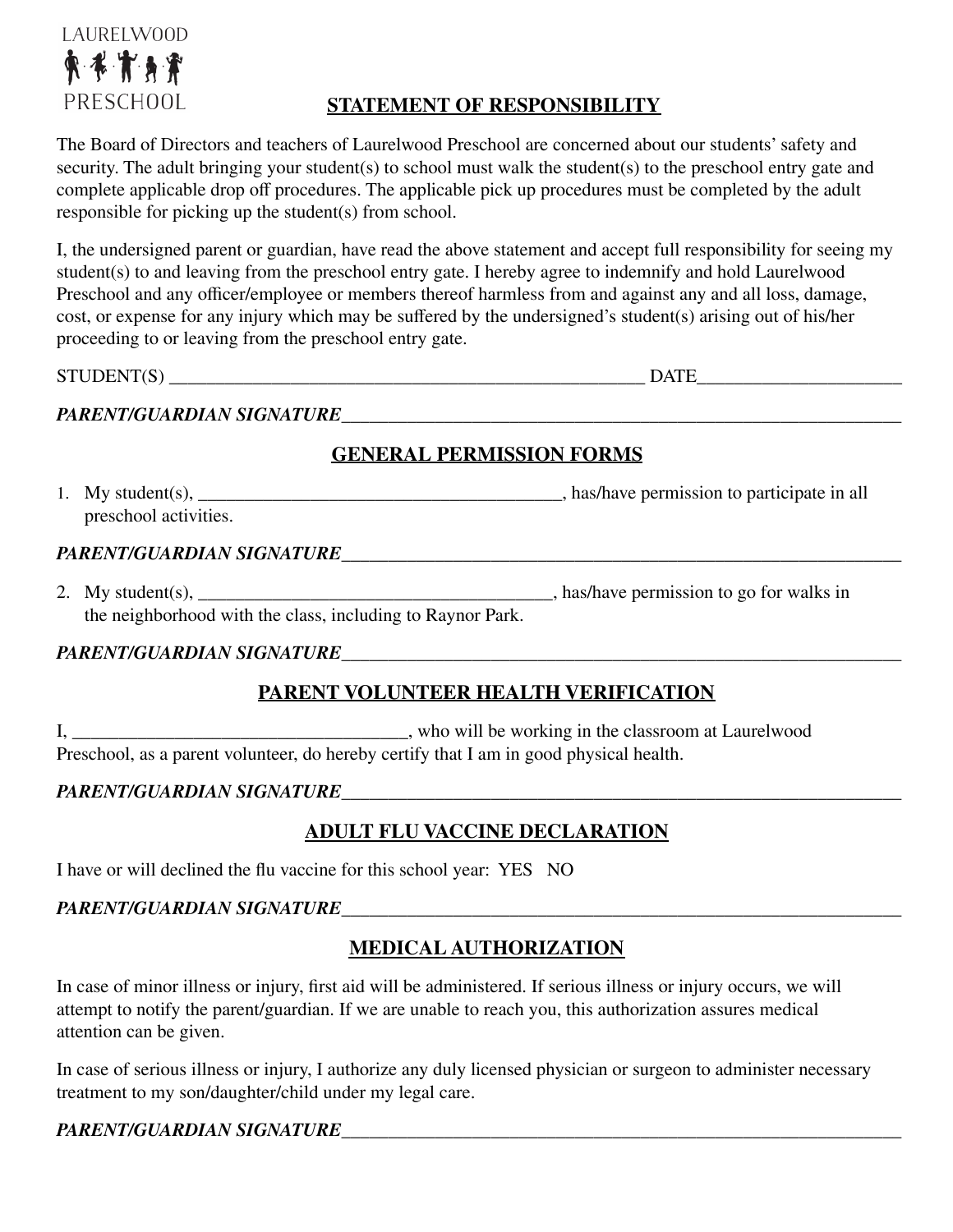# LAURELW00D 東本市身資 PRESCHOOL

### **BITING POLICY**

Biting is not an unexpected behavior for young children, but most children who bite outgrow the habit by age 4. However, biting can be harmful to other children, working parents, and teaching staff. Procedures have been developed with both of these positions in mind.

As a preschool, our main priority is maintaining a safe environment for all our students, staff, and working parents. By working together, we can help our students learn proper ways of managing and expressing emotions, both positive and negative.

#### **If a Biting Incident Occurs**

State regulations require the parents of both the biting child and the injured child be notified. The names of the children involved are not shared with other parents.

#### **1st Offense**

- 1. Child who bites will quickly be placed in "Time Out."
- 2. Teacher will comfort the child who was bitten and clean the bite.
- 3. Teacher will speak with the offending child about what has happened. The child will be reminded that teeth are for eating food and smiling, not for biting.
- 4. Both sets of parents will be notified of the incident.
- **5. If the bite is severe enough, your child may be expelled.**

#### **2nd Offense**

- 1. The parents of the child who bit will be asked to pick up their child early.
- 2. Parents and teachers will meet to discuss ways to help the child understand that biting is unacceptable.
- **3. If the bite is severe enough, your child may be expelled.**

#### **3rd Offense**

The Preschool Board and teacher will meet to determine the next steps, possibly including one or more of the following:

- Continued monitoring and early dismissal for biting incidents.
- 2-3 days off of school to address behavior at home.
- Parents are required to attend school with the child until the child is able to self-monitor their behavior.
- Expulsion.

**Please Note:** For the purpose of this policy, a severe bite is defined as a bite that leaves teeth marks, bruises, or breaks the skin. **Refunds are not provided if your child is expelled due to a behavioral issue.**

STUDENT(S) \_\_\_\_\_\_\_\_\_\_\_\_\_\_\_\_\_\_\_\_\_\_\_\_\_\_\_\_\_\_\_\_\_\_\_\_\_\_\_\_\_\_\_\_\_\_\_\_\_\_\_ DATE\_\_\_\_\_\_\_\_\_\_\_\_\_\_\_\_\_\_\_\_\_\_

#### *PARENT/GUARDIAN SIGNATURE*\_\_\_\_\_\_\_\_\_\_\_\_\_\_\_\_\_\_\_\_\_\_\_\_\_\_\_\_\_\_\_\_\_\_\_\_\_\_\_\_\_\_\_\_\_\_\_\_\_\_\_\_\_\_\_\_\_\_\_\_

### **BATHROOM POLICY**

I understand that parents may escort groups of students to the bathroom at the teacher's discretion, but parents must remain outside in the hallway. Parents are not allowed in the girls or boys bathrooms, even with their own child. Parents needing to use the bathroom, or help their own child use the bathroom, must use the bathroom inside the Laurelwood Elementary School Office.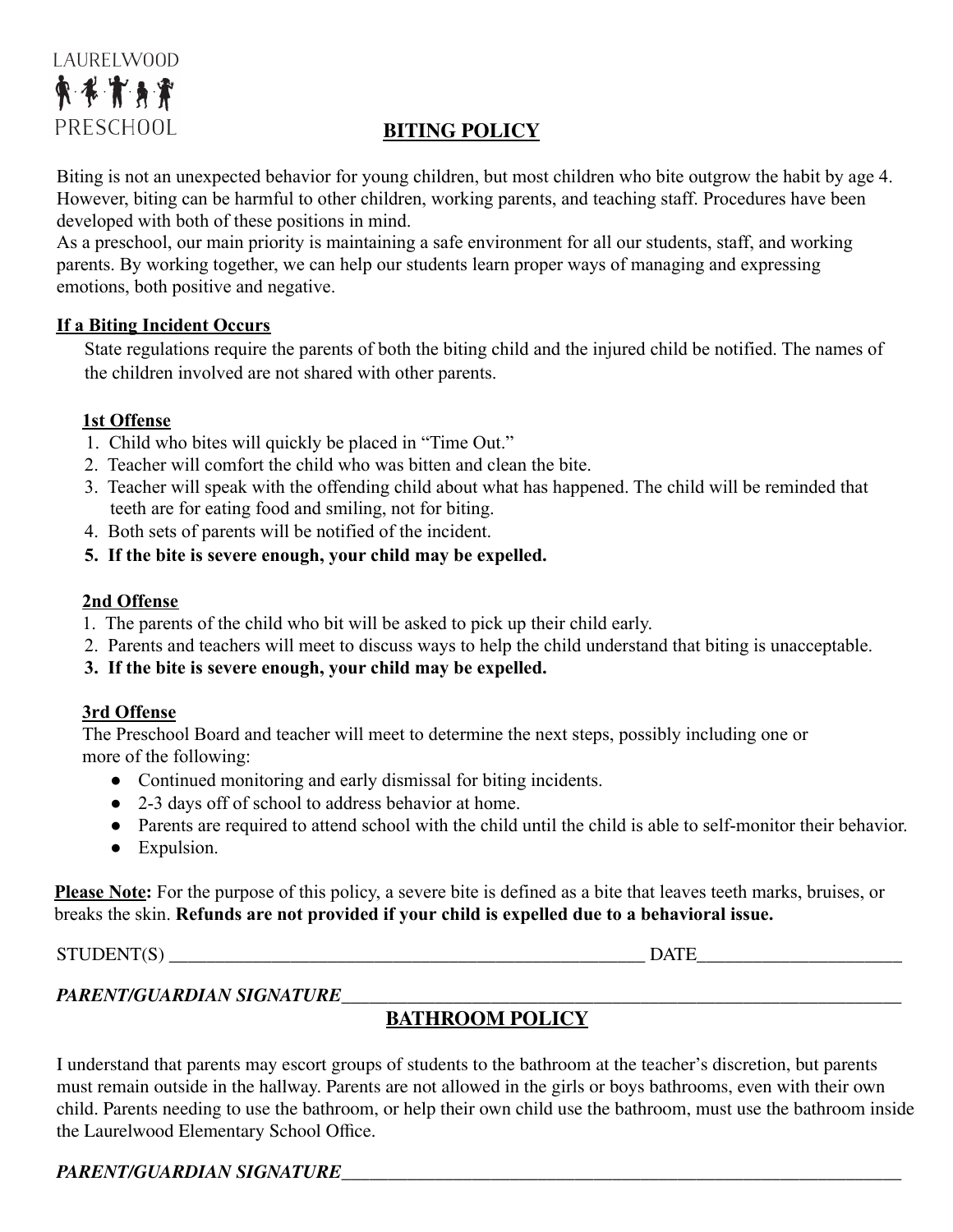

# **PARENT INVOLVEMENT POLICY**

In a parent participation preschool, parent involvement and participation play a very large role in the success of our classes and ability to provide a positive and healthy working environment for the students, teachers, and other parents.

We reserve the right to expel your family from Laurelwood Preschool if a parent or guardian:

- Fails to fulfill the duties set forth throughout the Information Handbook;
- Is a disruption to the class;
- Treats any teacher, other parent, or board member in a disrespectful manner; or
- Is not willing to help address difficulties with their child that arise in the preschool environment.

We strive to maintain a healthy and positive environment at Laurelwood Preschool and cannot tolerate behavior that disrupts the greater good of the preschool community.

STUDENT(S) DATE

*PARENT/GUARDIAN SIGNATURE*\_\_\_\_\_\_\_\_\_\_\_\_\_\_\_\_\_\_\_\_\_\_\_\_\_\_\_\_\_\_\_\_\_\_\_\_\_\_\_\_\_\_\_\_\_\_\_\_\_\_\_\_\_\_\_\_\_\_\_\_

# **STUDENT BEHAVIOR & READINESS POLICY**

It is the duty of the parents to help their children understand proper student behavior, both in the classroom and on field trips.

While attending school, children are to be respectful to teachers, working parents, other children, and school equipment.

**Laurelwood Preschool reserves the right to expel a student if we determine it would be beneficial to the class as a whole**, including but not limited to:

- If a child's behavior is disruptive to class proceedings;
- If a child's behavior is dangerous to the child, other students, working parents, or teachers;
- If separation anxiety is excessive.

If any of these problems are observed by our staff, parents will be contacted and consulted in designing an appropriate course of action to solve the problem. If a child's behavioral problems continue, parents will be asked to supervise their child in class until both the teacher and parents agree that the behavior is no longer a problem. If these problems occur at the beginning of the school year, they will need to be resolved by **October 31st** or the child will be expelled. If these problems occur during the school year, parents will be consulted and a timeline will be established before the child is expelled. Failure to resolve this issue may result in the child's expulsion.

We reserve the right to dismiss children who physically harm other students, parents, or staff, or display harmful aggressive tendencies, from Laurelwood Preschool without prior notice.

Teachers are available to schedule conferences at the request of the parents.

#### **Refunds are not provided if your child is expelled due to a behavioral issue.**